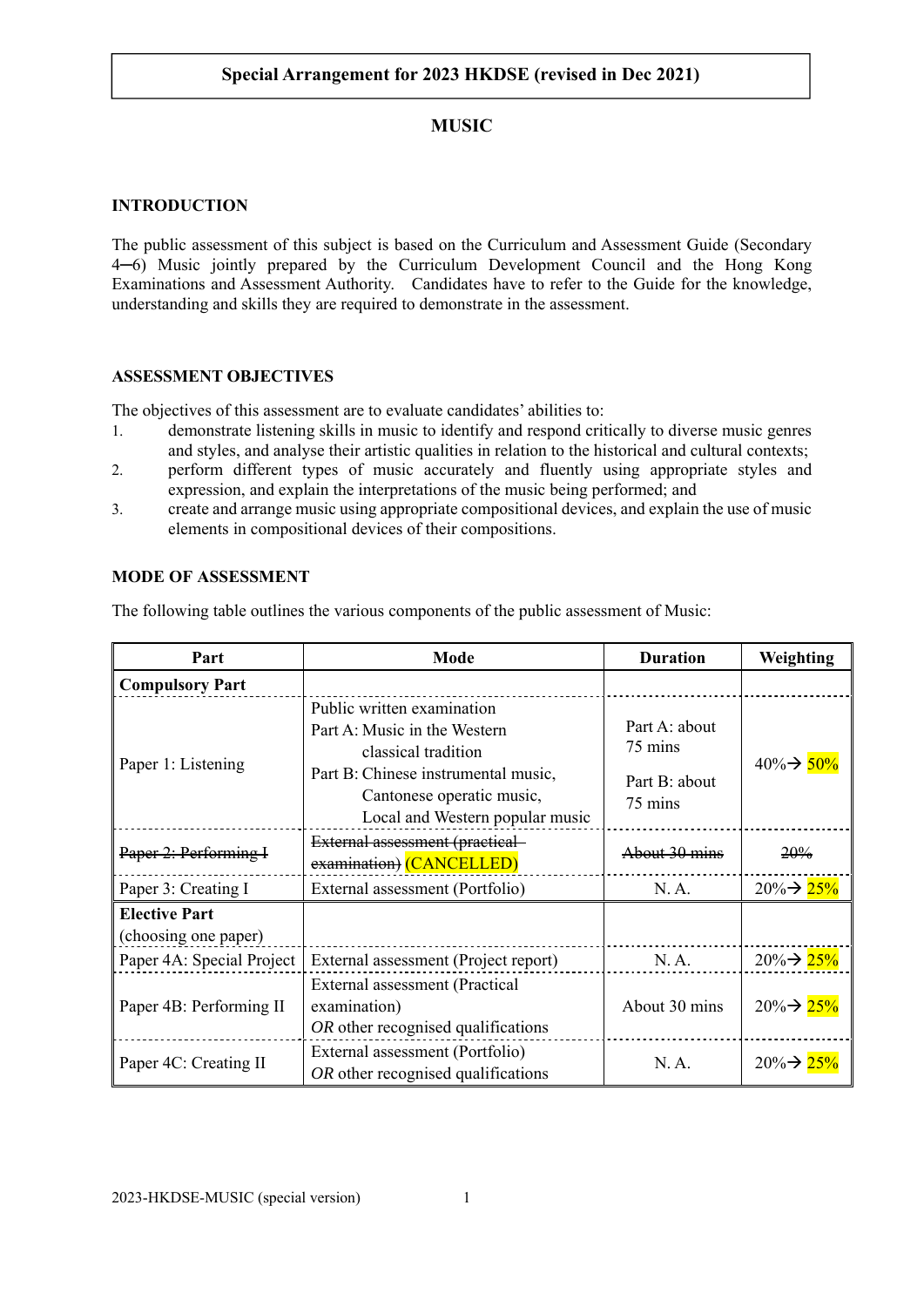#### **PUBLIC EXAMINATION**

#### Paper 1: Listening  $(40\%) \rightarrow (50\%)$

Candidates have to sit for a public written examination. The examination covers the following:

- (i) Music in the Western classical tradition  $(20\%) \rightarrow (25\%)$
- (ii) Chinese instrumental music  $(8\%) \rightarrow (10\%)$
- (iii) Cantonese operatic music  $(6\%) \rightarrow (7.5\%)$
- (iv) Local and Western popular music  $(6\%) \rightarrow (7.5\%)$

Candidates listen to a number of music excerpts and answer related questions. Each excerpt will be played an appropriate number of times, and in some cases scores are provided. The questions in this Paper will be of various kinds, such as multiple-choice questions, matching, as well as long and short questions.

#### **Paper 2: Performing I (20%) (CANCELLED)**

Candidates may use any instrument(s) and/or voice. The basic requirements of this Paper are comparable to the Grade 4 practical examination of the ABRSM or the Grade 5 practical examination of the Royal Conservatory of Music of Toronto-Canada for Western instruments, and the Grade 4 practical examination of the Central Conservatory of Music, Beijing, for Chinese instruments. Candidates have to:

- (i) perform two or more pieces in an instrumental or vocal ensemble in contrasting styles in one performance (15%), the duration of which should range from 6 to 12 minutes, and take part in an oral presentation lasting for 3 to 5 minutes to explain their understanding and interpretation of the music performed (3%);-
- $(ii)$  sing at sight a tonal melody of 8 to 12 bars  $(2%)$ .

If candidates choose Paper 4B (Performing II) as an elective in the same examination sitting, the pieces performed in this Paper should not be the same as those in Paper 4B (Performing II). Individual schools are required to video-record candidates' performances of the above items and submit the recordings to the HKEAA for external assessment. Private candidates need to sit the practical examination on-site.

#### **Paper 3: Creating I**  $(20\%) \rightarrow (25\%)$

Candidates are required to submit a portfolio for external assessment. The following items should be included in the portfolio:

- (i) two or more compositions (16%)  $\rightarrow$  (20%), the total duration of which should be approximately  $6$  to 15 minutes  $\rightarrow$  4 to 12 minutes, with at least one composition scored for an ensemble;
- (ii) a reflective report (4%)  $\rightarrow$  (5%) of about 500 words.

The recordings and scores of the compositions have to be submitted also. If candidates choose Paper 4C (Creating II) as an elective in the same examination sitting, the compositions submitted for Paper 3 should not be the same as those for Paper 4C. Candidates' portfolios should be accompanied by a supporting statement signed by themselves and the music teacher or school principal, stating that this is the candidate's own work. Any material which is quoted must be acknowledged.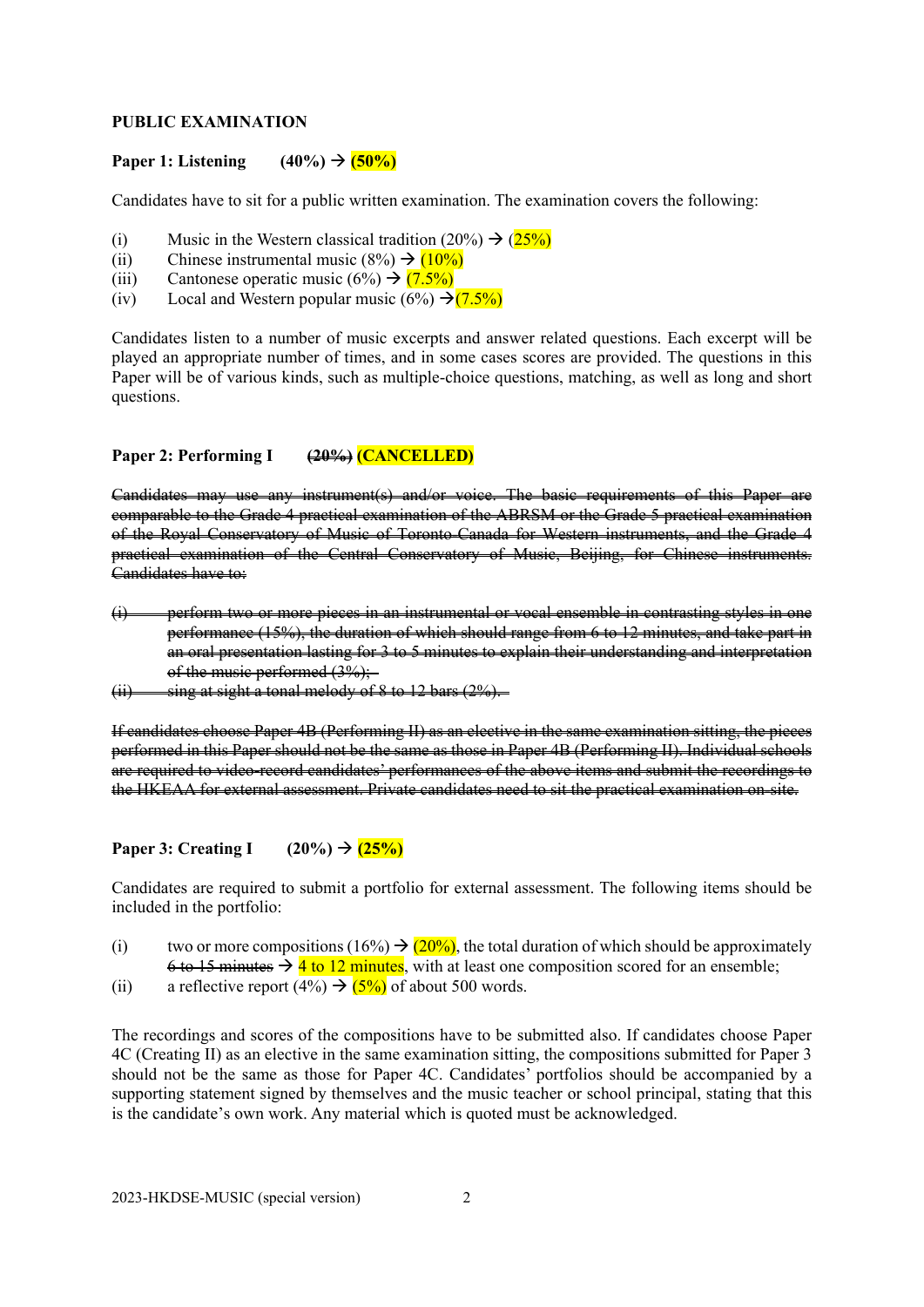### **Paper 4A: Special Project**  $(20\%) \rightarrow (25\%)$

Candidates have to submit a written report of 3,000 to 5,000 words to discuss the musical and cultural context of a particular topic for external assessment. The written report should consist of an introduction, discussion and analysis, conclusion and a list of references (a listening repertoire and a bibliography must be included). Scores, illustrations, and audio or video recordings can also be included as additional materials. In general, topics which focus on discussion of musicians' biographical details will not be considered. Again, candidates' written reports should be accompanied by a supporting statement signed by themselves and the music teacher or school principal, stating that the written report is the candidates' own work. Any material which is quoted must be acknowledged.

## Paper 4B: Performing II  $(20\%) \rightarrow (25\%)$

Candidates may use any instrument(s) and/or voice for this externally-assessed practical examination. The basic requirements of this paper are comparable to the Grade 6 practical examination of the Associated Board of the Royal Schools of Music (ABRSM) and Australian Music Examinations Board (AMEB); Grade 7 practical examination of the Royal Conservatory of Music of Toronto-Canada for Western instruments; and the Grade 6 practical examination of the Central Conservatory of Music, Beijing, for Chinese instruments. Candidates have to sing or play two or more pieces individually in contrasting styles in a recital  $(18\%)\rightarrow (22.5\%)$ , the duration of which should range from 10 to 20 minutes, and take part in a viva voce lasting for 3 to 5 minutes to explain their understanding and interpretation of the music performed  $(2\%) \rightarrow (2.5\%)$ .

The pieces performed should not be the same as those in Paper 2 (Performing I). Candidates may submit proof of a recognised qualification for exemption from this Paper. Please refer to the annex for the conversion of grades based on various recognised qualifications. If candidates submit proof of a recognised qualification for exemption from this examination, the pieces performed in Paper 2 (Performing I) should be different from the pieces in the recognised practical examination.

## **Paper 4C: Creating II**  $(20\%) \rightarrow (25\%)$

Candidates are required to submit a portfolio for external assessment. The following items should be included in the portfolio:

- (i) two music arrangements of specific tasks, the total duration of which should range from 8 to 18 minutes (16%)  $\rightarrow$  (20%): (1) to arrange an instrumental piece for a different instrumentation, and (2) to add accompaniment and extension to an existing song or melody. Candidates should make the arrangement on an original piece, and that the score of the original piece has to be submitted together with the arrangement; and
- (ii) a reflective report (4%)  $\rightarrow$  (5%) of about 600 words.

The recordings and scores of the compositions have to be submitted also. The compositions submitted for this Paper should not be the same as those for Paper 3 (Creating I). Candidates may submit proof of a recognised qualification for exemption from this Paper. Please refer to the annex for information of the exemption of this paper. If candidates submit proof of a recognised qualification for exemption from this examination, the compositions submitted in Paper 3 should be different from those in the recognised examination. Candidates' portfolios should be accompanied by a supporting statement signed by themselves and the music teacher or school principal, stating that this is the candidates' own work. Any material which is quoted must be acknowledged.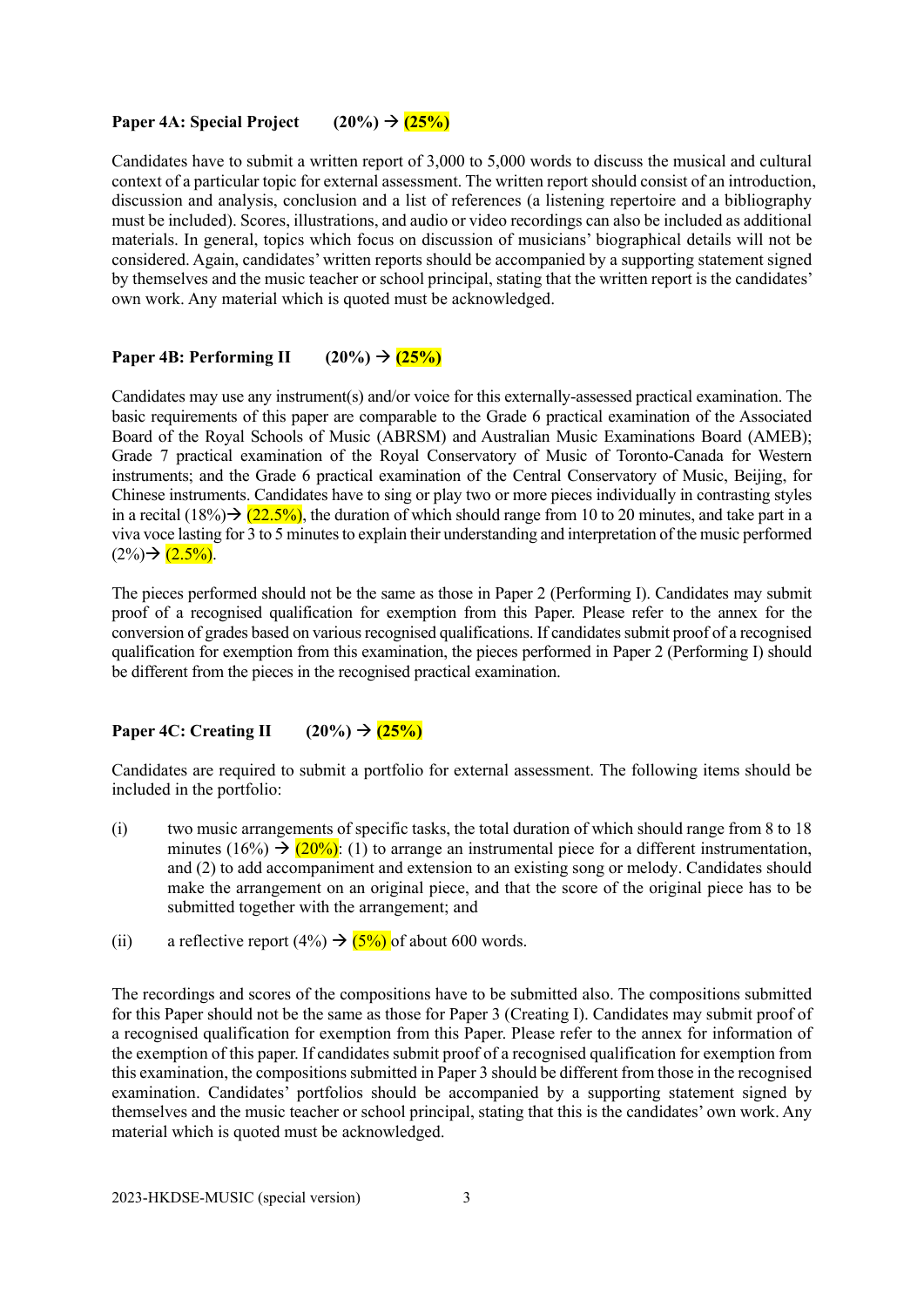# **Hong Kong Diploma of Secondary Education Examination Music Marks Conversion Table for the Exemption of Paper 4B (Performing II)**

Paper 4B Performing II (20%)  $\rightarrow$  (25%)

Candidates with a recognised qualification, or equivalent, may apply for exemption from this practical examination at the time they register for entry to the Hong Kong Diploma of Secondary Education Examination (HKDSE). Evidence of these qualifications should be submitted to the Hong Kong Examinations and Assessment Authority at the time of registration on or before 30 January 2021. Candidates may update the evidence of their qualifications no later than the stipulated deadline of the amendment period. Marks will be awarded to such candidates according to the conversion method as listed in the following table. Other awarding bodies which have been granted exemption in the past public examinations by the HKEAA are also listed following the table. Candidates should note that the list of awarding bodies is not exhaustive and will be updated when required.

Candidates should also note that in submitting proof of a recognised qualification for exemption in Paper 4B (Performing II), the pieces performed in Paper 2 (Performing I) should be different from the pieces in the recognised practical examination submitted for exemption. Candidates should complete and submit a declaration at the time they apply for exemption.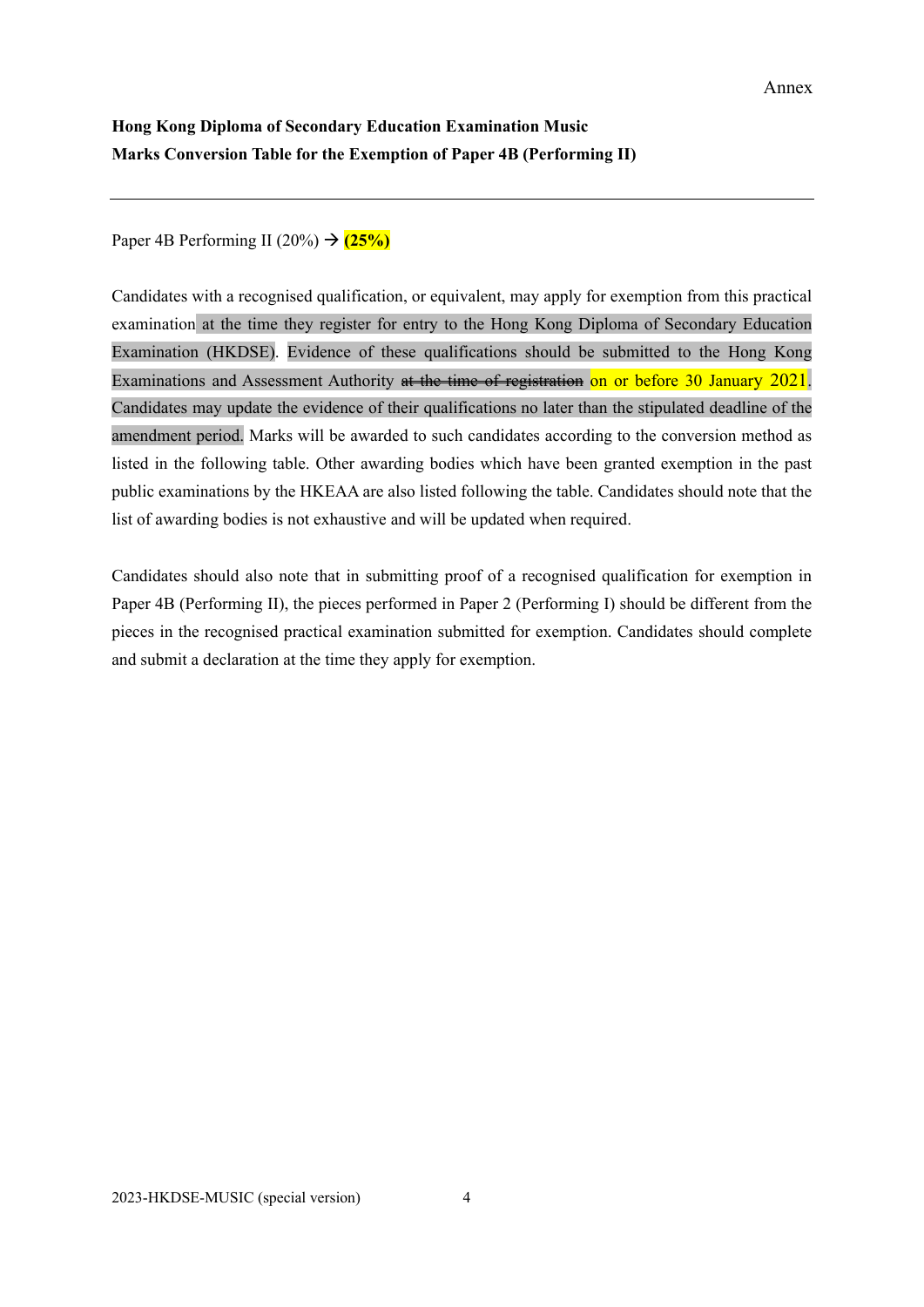# **Paper 4B Marks Conversion**

| <b>Associated Board of</b> | <b>Australian Music</b>   | Royal conservatory    | Central                | <b>Marks</b> |
|----------------------------|---------------------------|-----------------------|------------------------|--------------|
| the Royal Schools of       | <b>Examinations Board</b> | of Music Toronto-     | <b>Conservatory of</b> | to be        |
| <b>Music / Trinity</b>     |                           | Canada                | <b>Music, Beijing</b>  | awarded      |
| <b>Guildhall Music</b>     |                           |                       | (Chinese music)        |              |
| <b>Examinations</b>        |                           |                       |                        |              |
| Grade 6 (Pass)             | Grade 6 (Satisfactory)    | Grade 7 (Pass &       | Grade 6 (Pass, Merit   | 10           |
|                            |                           | Honors)               | & Distinction)         |              |
| Grade 6 (Merit)            | Grade 6 (Credit)          | Grade 7 (First Class  | Grade 7 (Pass &        | 11           |
|                            |                           | Honors)               | Merit)                 |              |
| Grade 6 (Distinction)      | Grade 6 (Honours /        | Grade 7 (First Class  | Grade 7 (Distinction)  | 12           |
|                            | <b>High Distinction</b> ) | Honors with           |                        |              |
|                            |                           | Distinction)          |                        |              |
| Grade 7 (Pass)             | Grade 7 (Satisfactory)    | Grade 8 (Pass &       | Grade 8 (Pass)         | 13           |
|                            |                           | Honors)               |                        |              |
| Grade 7 (Merit)            | Grade 7 (Credit)          | Grade 8 (First Class  | Grade 8 (Merit)        | 14           |
|                            |                           | Honors)               |                        |              |
| Grade 7 (Distinction)      | Grade 7 (Honours /        | Grade 8 (First Class  | Grade 8 (Distinction)  | 15           |
|                            | <b>High Distinction</b> ) | Honors with           |                        |              |
|                            |                           | Distinction)          |                        |              |
| Grade 8 (Pass)             | Grade 8 (Satisfactory)    | Grade 9 (Pass &       | Grade 9 (Pass)         | 16           |
|                            |                           | Honors)               |                        |              |
| Grade 8 (Merit)            | Grade 8 (Credit)          | Grade 9 (First Class  | Grade 9 (Merit)        | 17           |
|                            |                           | Honors)               |                        |              |
| Grade 8 (Distinction)      | Grade 8 (Honours /        | Grade 9 (First Class  | Grade 9 (Distinction)  | 19           |
|                            | <b>High Distinction</b> ) | Honors with           |                        |              |
|                            |                           | Distinction)          |                        |              |
| DipABRSM / ATCL            | Associate Diploma or      | Grade 10 (Pass,       | Performance Diploma    | 20           |
| or above                   | above                     | Honors, First Class   |                        |              |
|                            |                           | Honors or First Class |                        |              |
|                            |                           | Honors with           |                        |              |
|                            |                           | Distinction) or above |                        |              |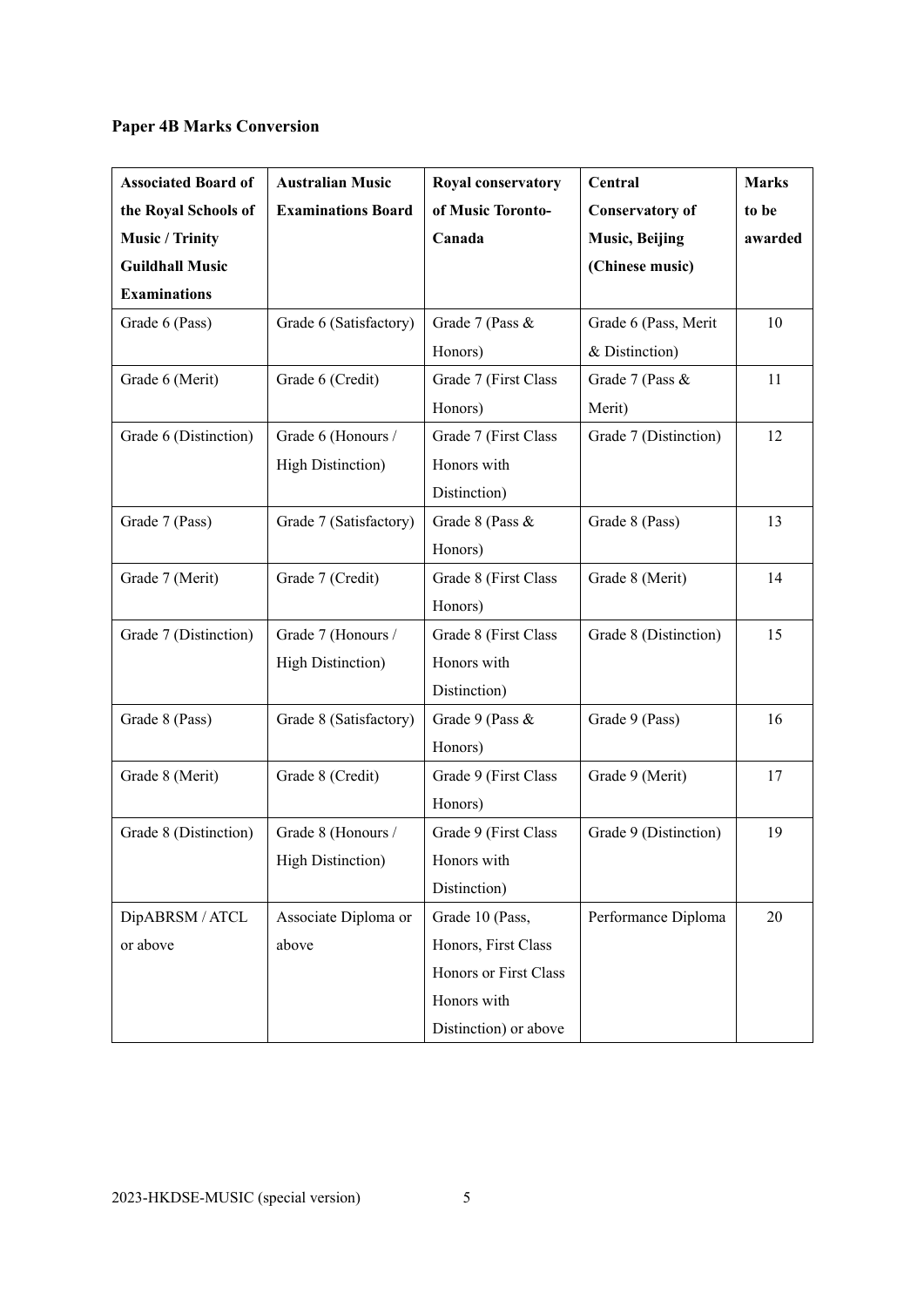The mark conversion for cases other than those listed in the above table will be considered on a caseby-case basis. The awarding bodies which have been granted exemption in the past public examinations by the HKEAA are London College of Music (LCM), University of West London (*formerly known as LCM, Thames Valley University*), Grading Committee of China Conservatory (中國音樂學院考級 委員會 ) and China Nationalities Orchestra Society (中國民族管弦樂學會 ).